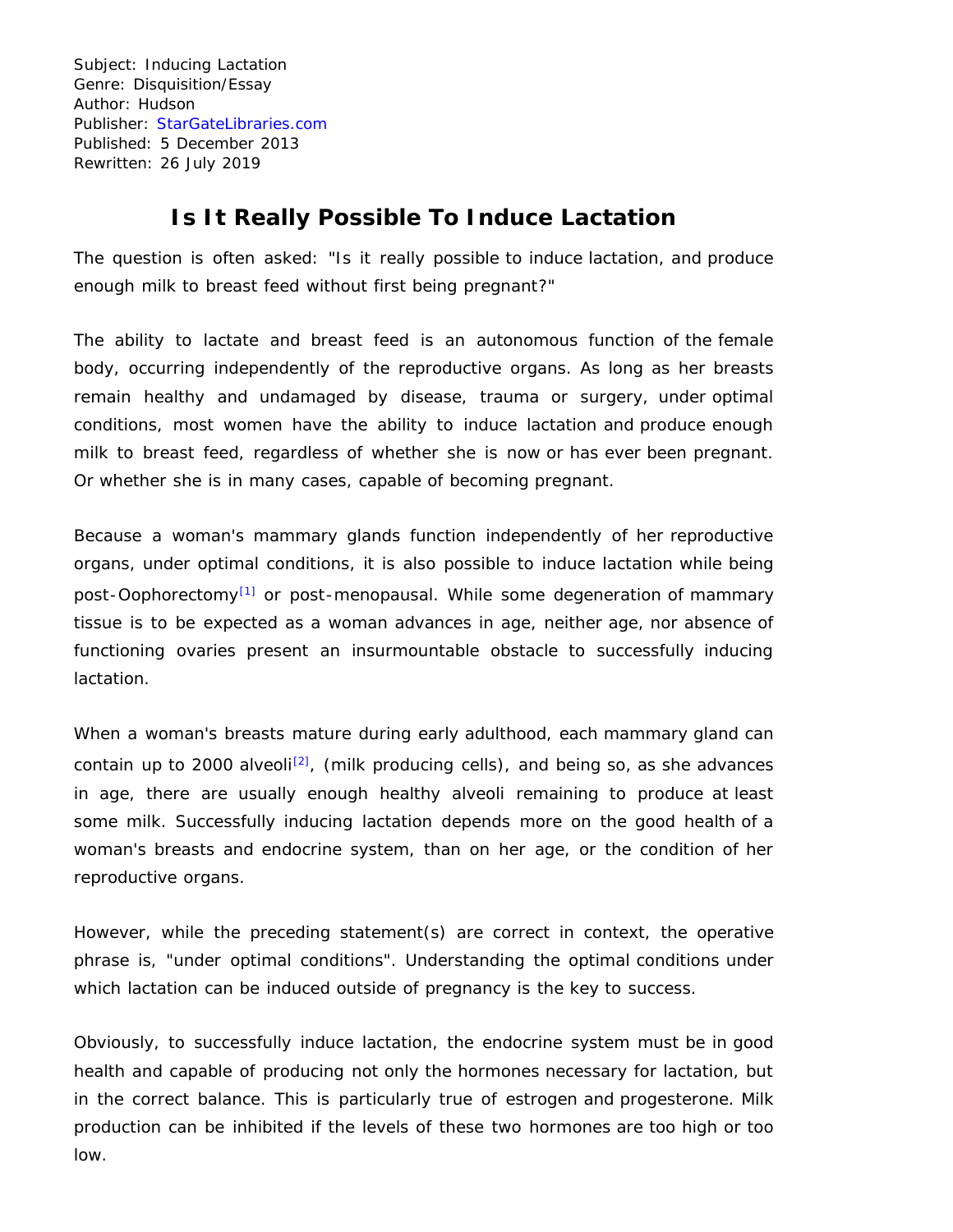Also, the mammary glands, milk ducts and nerve endings, (particularly those in and around the nipples), must be healthy and intact. For example: surgery such as a mastectomy<sup>[3]</sup>, or breast augmentation that damages the milk ducts and/or the nerve endings in and around the nipples, would likely eliminate any realistic possibility of inducing lactation.

In addition, even when a woman is in good health, and her breasts are physically capable of producing enough milk to breast feed, successfully inducing lactation outside of pregnancy is both a physical and mental process.

To simplify the physical process:

When the nipples/areolas are stimulated by suckling, (suckling as opposed to similar stimulation that creates arousal), signals are sent to the brain via the nervous system. When the brain senses the nipple(s) are being stimulated by suckling, through both chemical neurotransmitters and the nervous system, it triggers the endocrine system to release the hormones necessary for lactation.

When the endocrine system releases the hormones necessary for lactation, the mammary glands, stimulated by the hormone prolactin, begin making milk from water, fat, carbohydrates and protein stored in the breasts. The hormone oxytocin then stimulates specialized myoepithelial cells<sup>[4]</sup> surrounding the milk producing cells, (the alveolus and its milk sac), causing them to contract, forcing milk into the milk duct toward the nipple where it can be suckled.

The physical process of lactation is genetically imprinted in the mid-brain<sup>[5]</sup> at birth, and being so, healthy mammary glands will continue producing milk as long as the nipples/areolas are being stimulated/suckled correctly.

Note: This is a simplified explanation of how the female body makes milk. A more comprehensive explanation can be found in libraries, and on numerous, credible web sites on the internet.

It also should be noted: The endocrine system is fully capable of producing all of the hormones associated with pregnancy and breast development except one. Human placental lactogen<sup>[6]</sup>, produced by the placenta from the second month of pregnancy, modifies the metabolic state of the mother to ensure adequate fetal nutrition. However, even without this hormone, the mother is still able to lactate and breast feed after delivery. Lack of this hormone does not seem to interfere with successfully inducing lactation.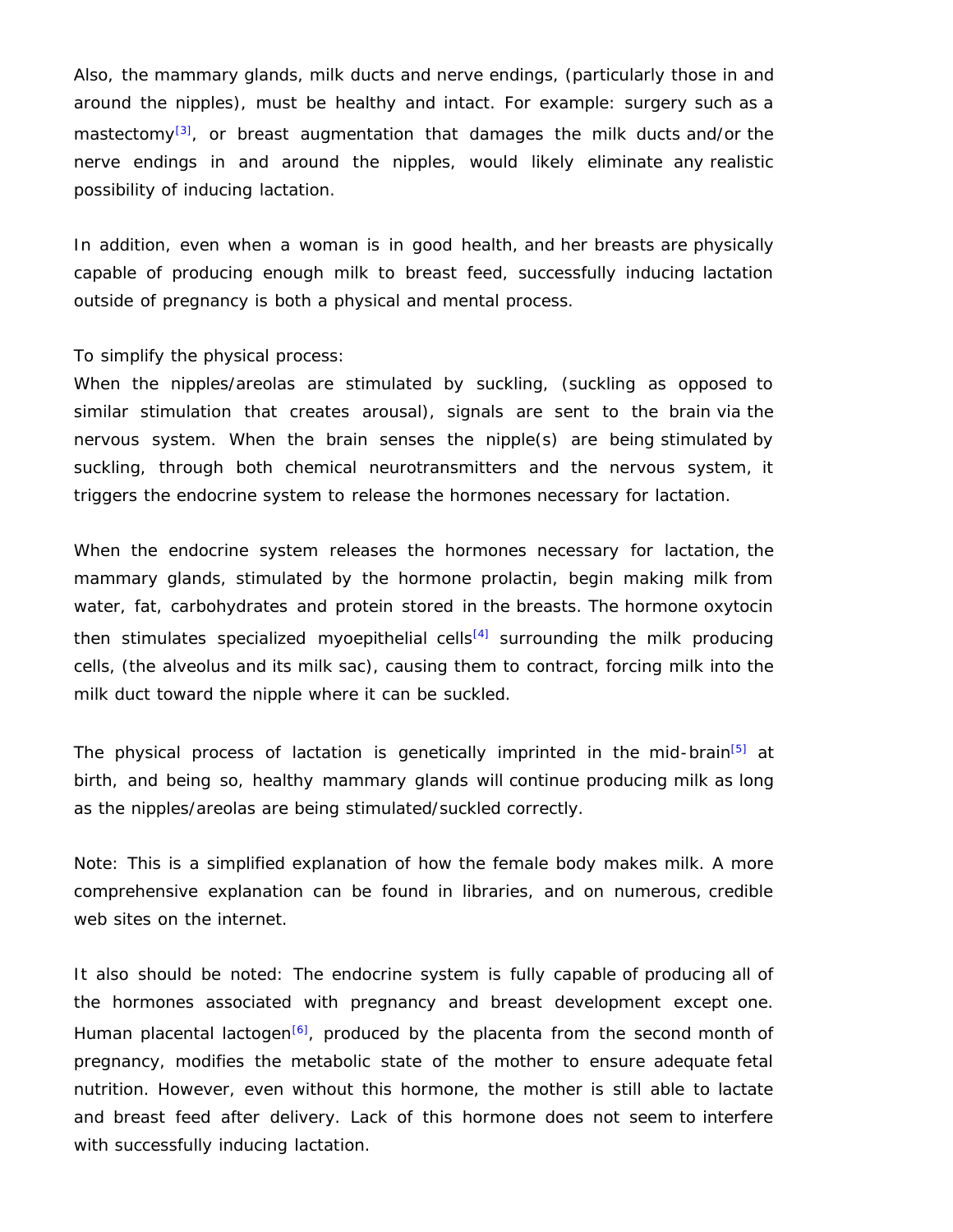## To Continue:

While the physical process of lactation is genetically imprinted in the mid-brain at birth, the mid-brain cannot think, nor can it make decisions, it can only follow its genetic imprint. The mid-brain, (and whether or not milk flows), is controlled by the conscious<sup>[7]</sup> and subconscious<sup>[8]</sup> mind(s).

Consciously, a woman may sincerely want to lactate and breast feed outside of pregnancy, and she may have successfully identified and overcome any physical obstacles that might interfere with her efforts; however, if her subconscious does not send the signal to her mid-brain to start the process, her efforts to produce milk outside of pregnancy will be inhibited, and this can occur without her being consciously aware of why she is unable to produce a steady flow of milk.

And there is a reason.

In the past, before the wide-spread availability of baby formula and birth control, young girls expected to lactate and breast feed when they reached adulthood and started a family. Historically, lactation and breast feeding was a natural part of a woman's self-identity, and being unable to lactate and breast feed was never a consideration. However, young women today grow up in a very different world.

Young girls today are taught by cultural example that it is unnecessary to breast feed their future children, (if they choose to have children at all), and in many cases, having milk in their breasts as an adult is thought to be undesirable. Even young boys today often think breast milk is disgusting, and no young girl wants to be seen as undesirable by young men with whom they will have to establish a relationship as they grow up.

The social negativity toward motherhood and breast feeding in our current culture can create a subconscious obstacle than can literally stymie even the best efforts to induce lactation outside of pregnancy. Just as easily as the subconscious can send a signal to the mid-brain to start lactation, it can send a signal to stop lactation. Considering this, the possibility of an underlying subconscious obstacle must be considered, and overcome if necessary.

While the subconscious can be one of the most critical obstacles to successfully inducing lactation outside of pregnancy, there are other, more obvious obstacles that must be considered and addressed as well.

For example: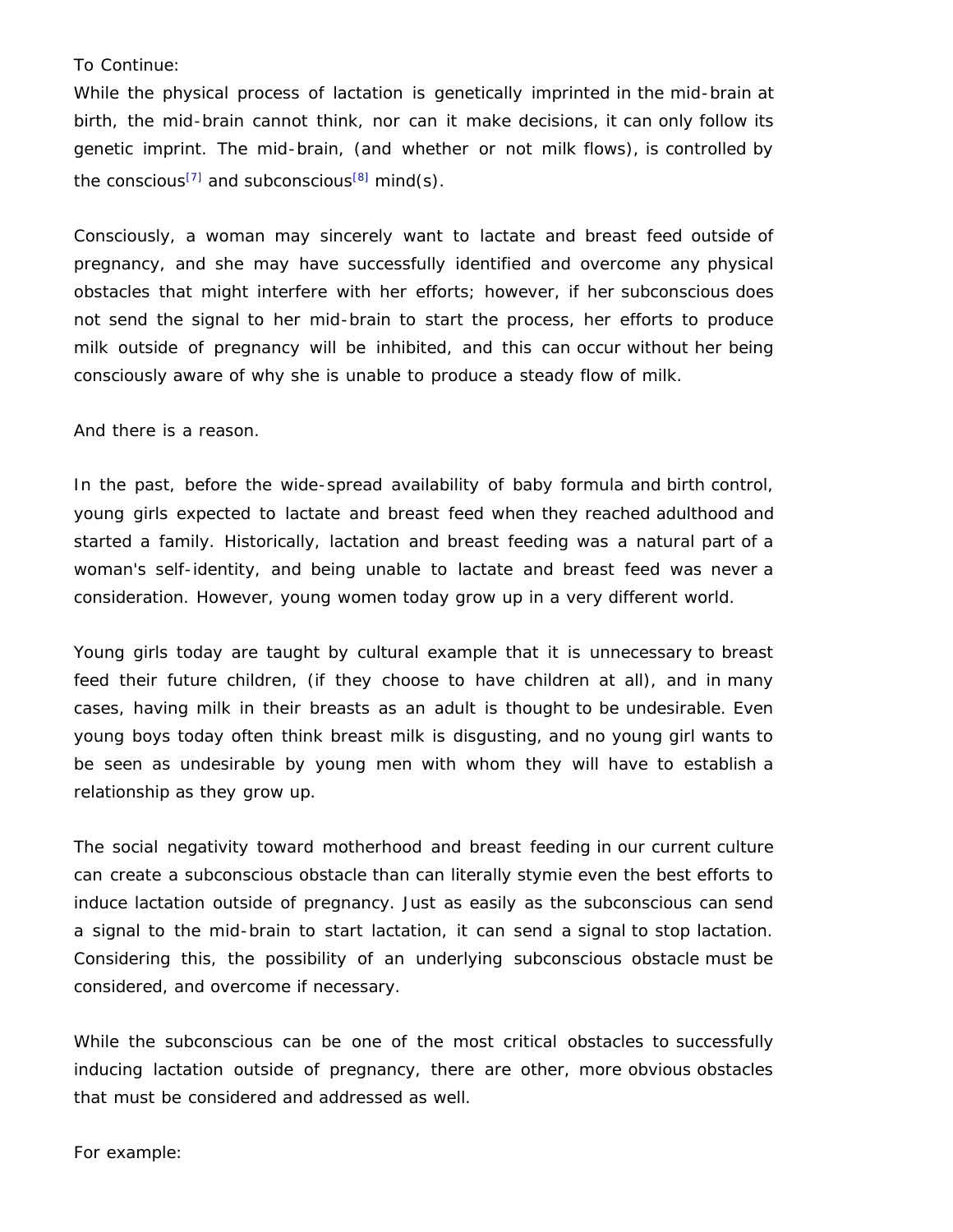When a woman is inducing lactation, (or relactating<sup>[9]</sup>), to breast feed an adopted child, she will have to stimulate her breasts up to eight times each day, (or more in some cases), to mimic the feeding schedule of an infant. Work schedules can make this difficult, if not impossible.

And it's not just scheduling conflicts that can interfere with producing enough milk to breast feed: stress from work, (or other commitments), can create mental and emotional stress that can inhibit lactation. Whether inducing lactation to breast feed an adult or an infant, a realistic, stress free schedule must be planned before beginning the physical process of inducing.

Also, clothing that bind the breasts can inhibit lactation. While a woman's breasts often need support, a bra that is too tight can prevent the needed fluids from accumulating in the breasts.

And not surprisingly, birth control is a common inhibitor of lactation. Most birth control methods today are based on estrogen and/or progesterone, which in higher levels will inhibit lactation. In some cases, a woman may have to consider an alternative method of birth control.

While prescribed for the best reasons, hormone supplements such as HRTs can create an imbalance in a woman's endocrine system. When a woman is taking hormone supplements for health issues such as menopause, loss of ovaries or thyroid problems, she may have to consciously manage her hormone levels. In some cases, she may even have to consult a health care professional experienced with lactation concerns.

Note: The type of estrogen supplement prescribed for certain health issues may be of concern also. In some cases, premarin<sup>[10]</sup> may less effective for producing milk than estradiol<sup>[11]</sup>.

Another concern may be diet. While foods that contain ingredients such as sage, parsley, oregano, peppermint or excessive alcohol can inhibit lactation, foods such as whole grains, fruits and leafy vegetables are known to improve lactation. Also, foods high in phytoestrogens<sup>[12]</sup> may help balance the endocrine system when there is an absence of functioning ovaries due to menopause or surgery. To insure success, a well-planned, long-term diet should be thought out before beginning the physical process of inducing lactation.

In conclusion: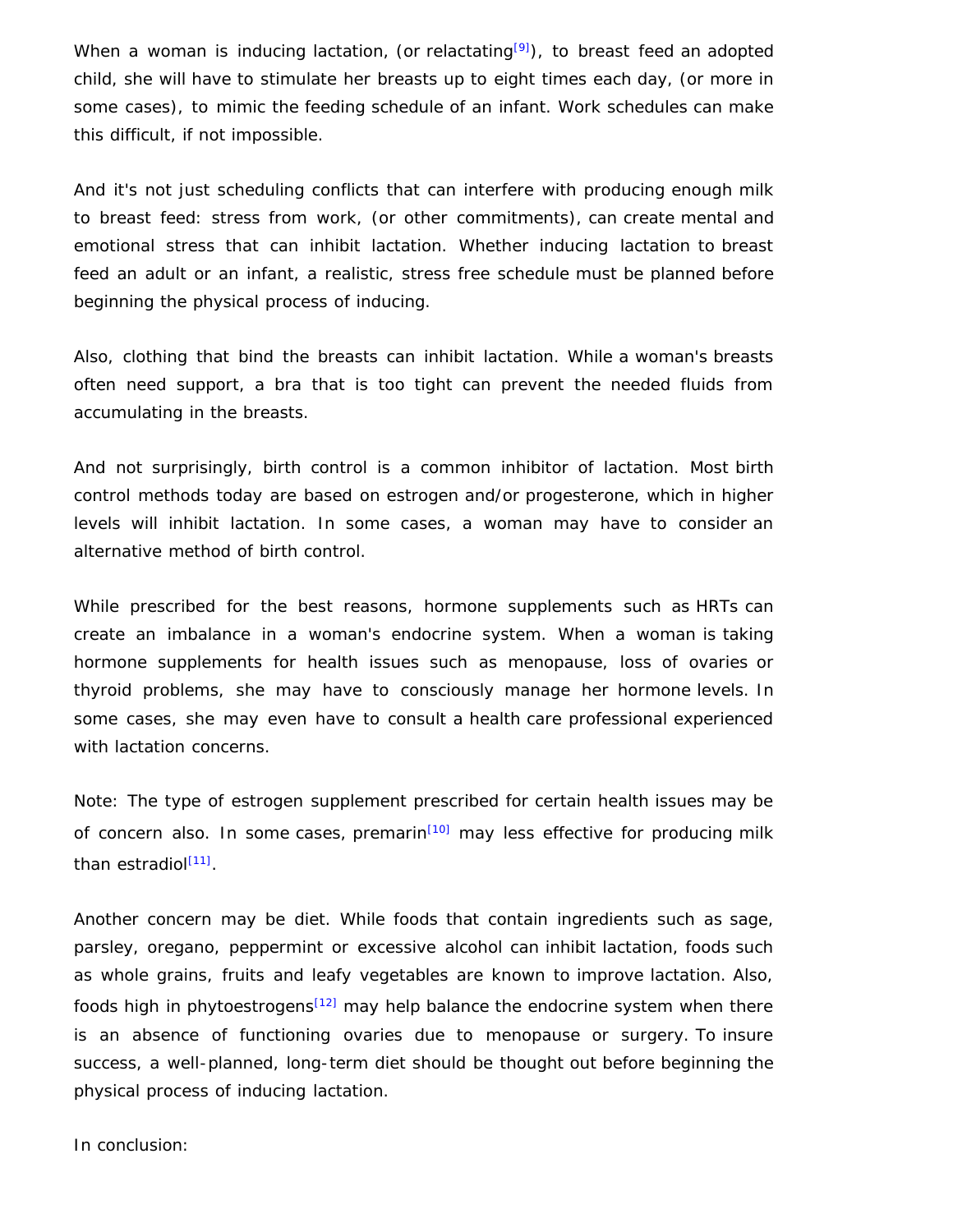To answer the question: "Is it really possible to induce lactation, and produce enough milk to breast feed without first being pregnant?" Yes it is; however, as pointed out, only under optimal conditions.

In the past, wet nurses found it easy to relactate when needed, (or in some cases, induce lactation for the first time); however, life was very different then. In the past, most women gave very little thought to anything beyond being a wife, mother and homemaker, and being so, this, coupled with a simpler lifestyle and a more natural diet, producing milk outside of pregnancy wasn't difficult.

Unfortunately, today's fast-paced contemporary, often complicated, lifestyles are anything but conducive to lactating and breast feeding, whether the intent to breast feed is outside of pregnancy or the result of pregnancy. To successfully induce lactation, and produce enough milk to breast feed outside of pregnancy, a woman may have to make some hard life choices. Lactation cannot be induced on a whim: it takes both planning and commitment, and in some cases, sacrifice.

## **Footnotes:**

- 1. Oophorectomy:
	- I. Surgical removal of the ovaries.
	- II. Lactation is dependent on estrogen produced by the ovaries; not on the physical presence of the organ its self. In the case of menopause or surgical removal of the ovaries, estrogen levels can be greatly improved by dietary changes and hormone supplements.
- 2. Alveoli:
	- I. An alveolus is a single milk producing cell. Up to 100 alveoli, (plural), in grapelike clusters, contained in 15 to 25 lobules, (sacs), form a radial structure around each nipple. Milk is moved from the alveolus to the nipple(s) through interconnecting milk ducts.
	- II. Note: While each nipple may contain 15 or more milk ducts/sinuses, fewer than 8 may be functional when breast feeding. When the demand for milk increases, more alveoli and milk ducts/sinuses become active.
- 3. Mastectomy:
	- I. Surgical removal of the mammary glands.
	- II. When a partial mastectomy, (lumpectomy), has been performed, the remaining protion of the mammary gland may in some cases, still be functional enough to produce at least some milk.
	- III. When only one mammary gland has been removed, the remaining healty and undamaged breast, will in most cases, produce milk normally.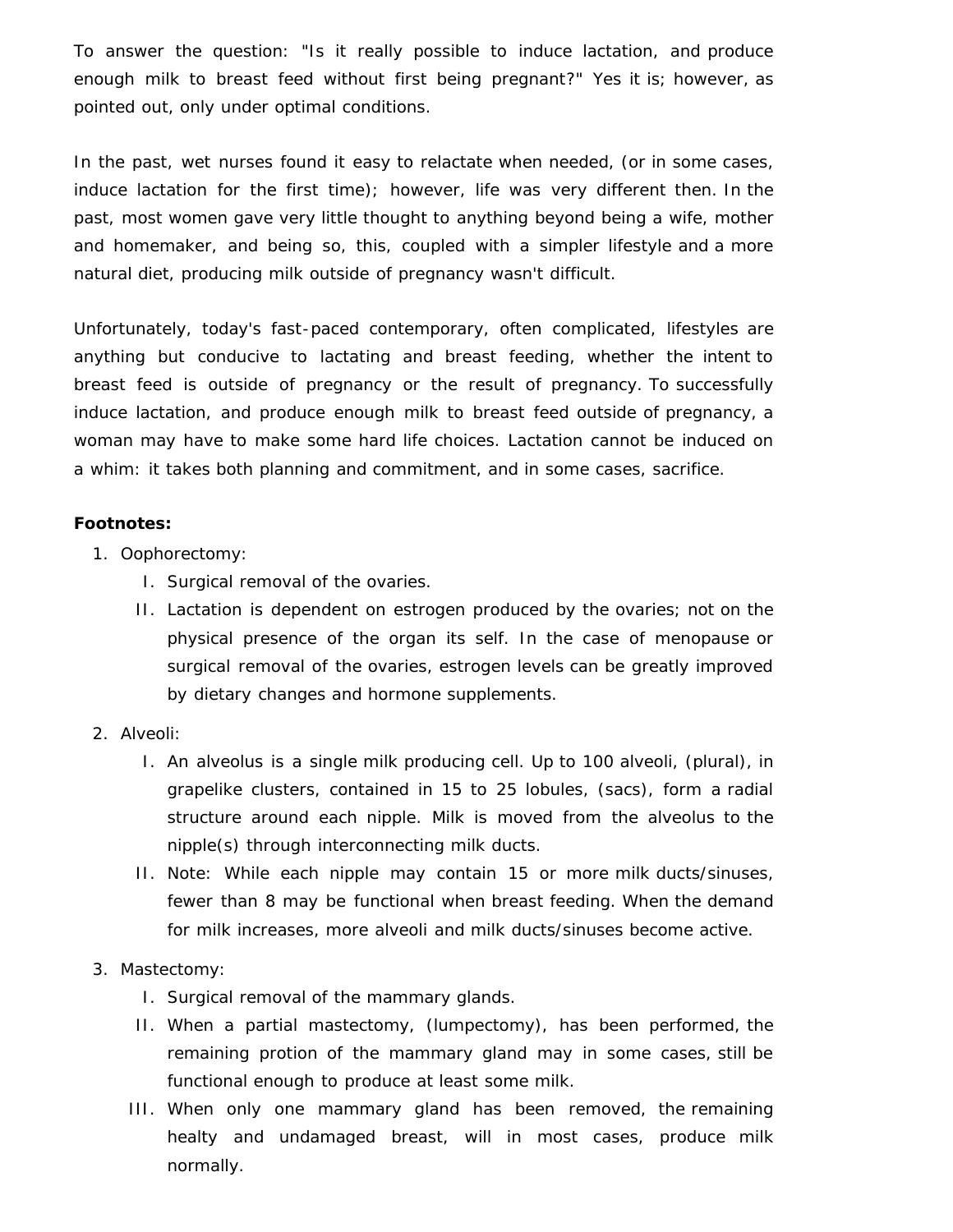4. Myoepithelial Cells:

Also known as myoepithelium, myoepithelial cells are spindle-shaped muscular cells arranged obliquely and longitudinally around the secretory alveoli of the mammary gland, that contract when stimulated by oxytocin.

- 5. Mid-Brain:
	- I. Also called the mesencephalon, the mid-brain is the small, central part of the brainstem, developed from the primitive or embryonic brain.
	- II. The mid-brain controls autonomous functions of the body, such as motor movement, sleep/wake cycles, body temperature, perspiration, heart rate, hormone levels, etc.
- 6. Human Placental Lactogen:

Human Placental Lactogen, (hPL), mimics the action of prolactin; however, it is unclear whether it has any role in breast development or lactation.

- 7. Conscious Mind:
	- I. The awareness of one's own existence, sensations, thoughts and surroundings.
	- II. The mental activity of which a person is aware as contrasted with unconscious or subconscious mental processes.
- 8. Subconscious Mind:
	- I. Mental activity existing or functioning in the mind beneath or beyond consciousness.
	- II. The total mental processes of which the individual is not aware. Unreportable mental activities.
- 9. Relactation
	- I. Relactation refers to a woman who lactating for at least the second time, but is dry at the time of her efforts to induce lactation outside of pregnancy.
	- II. Note: A woman who has breast fed in the past six months can relactate more quickly than a woman who is inducing lactation for the first time; however, if it has been longer than six months, it normally takes longer.
- 10. Premarin

Premarin, (a conjugated estrogen), is a mixture of several different types of estrogen.

11. Estradiol

A natural form of estrogen, (produced by the ovaries, adrenal glands